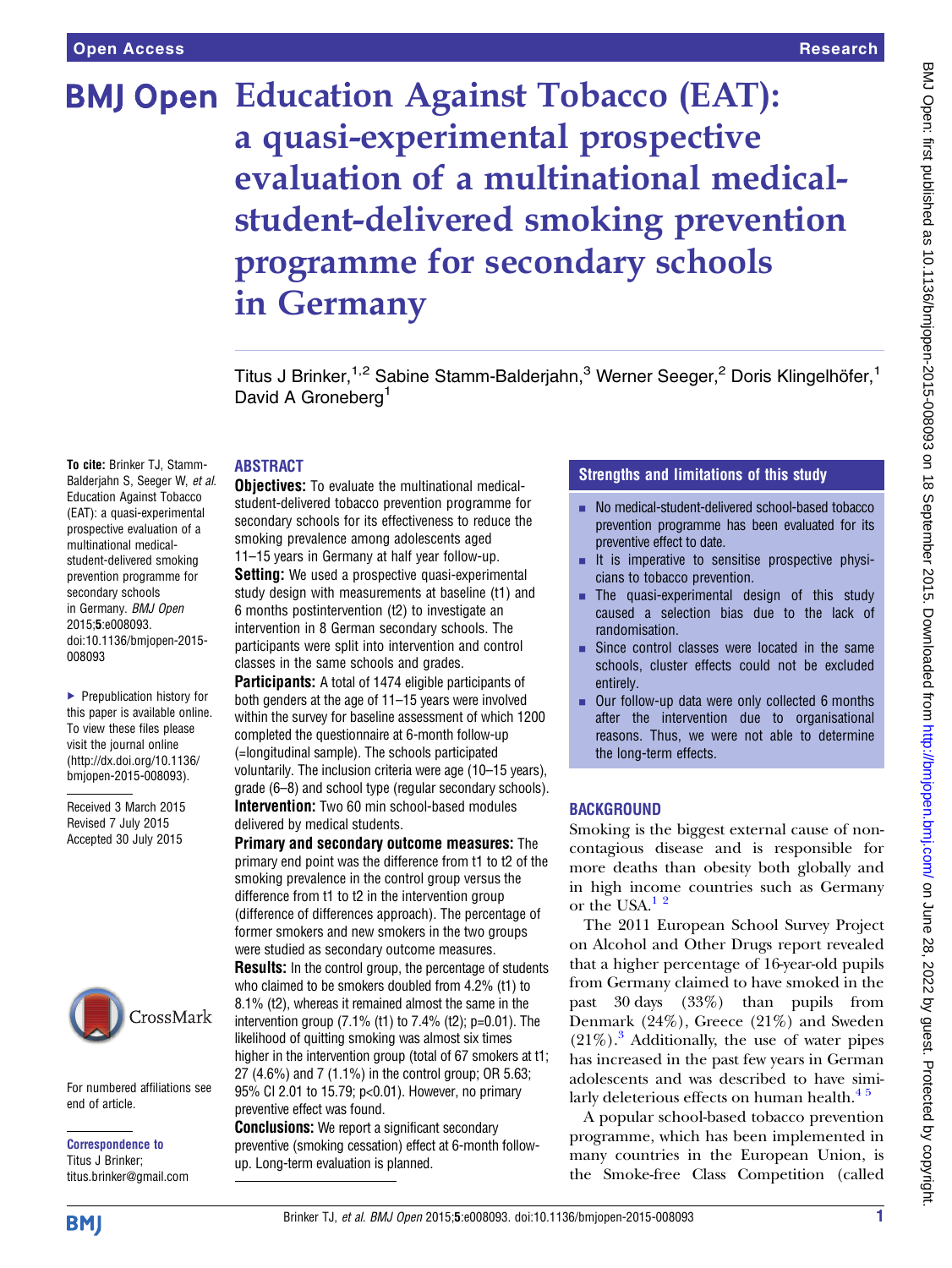# <span id="page-1-0"></span>Open Access

'Be Smart Don't Start') in Germany.  $6-8$  $6-8$  However, a Cochrane systematic review from 2012 concluded that this programme was not effective for primary or second-ary smoking prevention in adolescents.<sup>[8](#page-6-0)</sup>

Less popular secondary school programmes that involve physicians as health educators have already been evaluated showing significantly positive effects.<sup>9</sup> <sup>10</sup> However, they are not broadly available.

Recent studies from prestigious international and national medical faculties indicate that tobacco addiction is drastically undertreated by physicians in comparison with other chronic conditions, mainly because of lack of motivation, skills and knowledge. $11-13$  $11-13$  Novel ways of engagement of prospective physicians were demanded.<sup>[11](#page-6-0)</sup> A key advantage of the Education Against Tobacco (EAT) programme is that medical students learn to take tobacco-related responsibilities in their role as health educators in schools and to discuss tobacco-associated diseases in an understandable way. These aspects facilitate school-based prevention and also provide education for cooperative decision-making in inpatient settings. $14 \frac{15}{15}$ The multinational programme EAT is currently enrolled in over 40 medical schools in Germany, Switzerland, Austria, Uruguay, Pakistan, Sudan, Bosnia and Herzegovina, Bangladesh and the USA.

The aim of this study was to determine the effectiveness of the school-based EAT intervention in smoking initiation prevention and smoking cessation in Germany.<sup>14</sup> The primary end point was the difference from t1 to t2 of the smoking prevalence in the intervention group versus the difference from t1 to t2 in the control group (difference of differences approach).<sup>[14](#page-6-0)</sup> In addition, we aimed to assess whether the programme is equally effective for participants of different gender, social and cultural backgrounds.<sup>[14](#page-6-0)</sup>

#### **MFTHODS Design**

As defined in our protocol, the survey was designed as a quasi-experimental prospective evaluative study with two measurements (baseline and 6 months postinterven-tion).<sup>[14](#page-6-0)</sup> The period of data collection was October 2013 to July 2014. Participants in the two study groups (intervention and control groups) were questioned up to 2 weeks in advance of the intervention (t1) and 6 months thereafter  $(t2; \text{ figure 1}).$ 

Randomisation was impossible as schools refused to participate when informed that intervention classes would be randomly externally selected. Thus, we asked the participating schools in advance to split their grades themselves into two class groups (intervention vs control classes) with the same performance levels (parallel classes). All intervention classes in our sample had parallel classes.

#### **Participants**

A total of 1689 eligible secondary school students from eight eligible schools were recruited from November



Figure 1 Study design.

2012 to October 2013. All participants fulfilled the inclusion criteria. Students aged 10–15 years attending grades 6–8 of a secondary general, intermediate, grammar or comprehensive school were eligible. $14$  Baseline data of 1474 participants were collected from October 2013 to January 2014. Follow-up data were collected from April to July 2014. In total, 1200 participants provided data at both time points (t1+t2) that were used for analysis. The loss to follow-up effect was 18.6% (N=274; intervention group: 9.0%=132; control group: 9.6%=142).

#### Attrition analysis

The participants who dropped out at follow-up (t2) were analysed with logistic regression analysis and showed no systematic bias with regard to the interaction between study group and smoking status (p=0.19) or study group and gender (p=0.725) or study group and school type (p=0.082). However, it showed a systematic bias for study group and age (p=0.045; OR=0.709; 95% CI 0.51 to 0.99), meaning that significantly more young people dropped out of the intervention group versus the control group.

#### Intervention

The intervention consisted of two interactive 60 min modules. The first part was presented by 2–6 medical students and a patient with a tobacco-related disease to all pupils at the same time inside a large room within the school. It consisted of a PowerPoint (Microsoft; Redmond, Washington, USA) presentation in which the participants were encouraged to make their own well-informed decisions (social competence approach).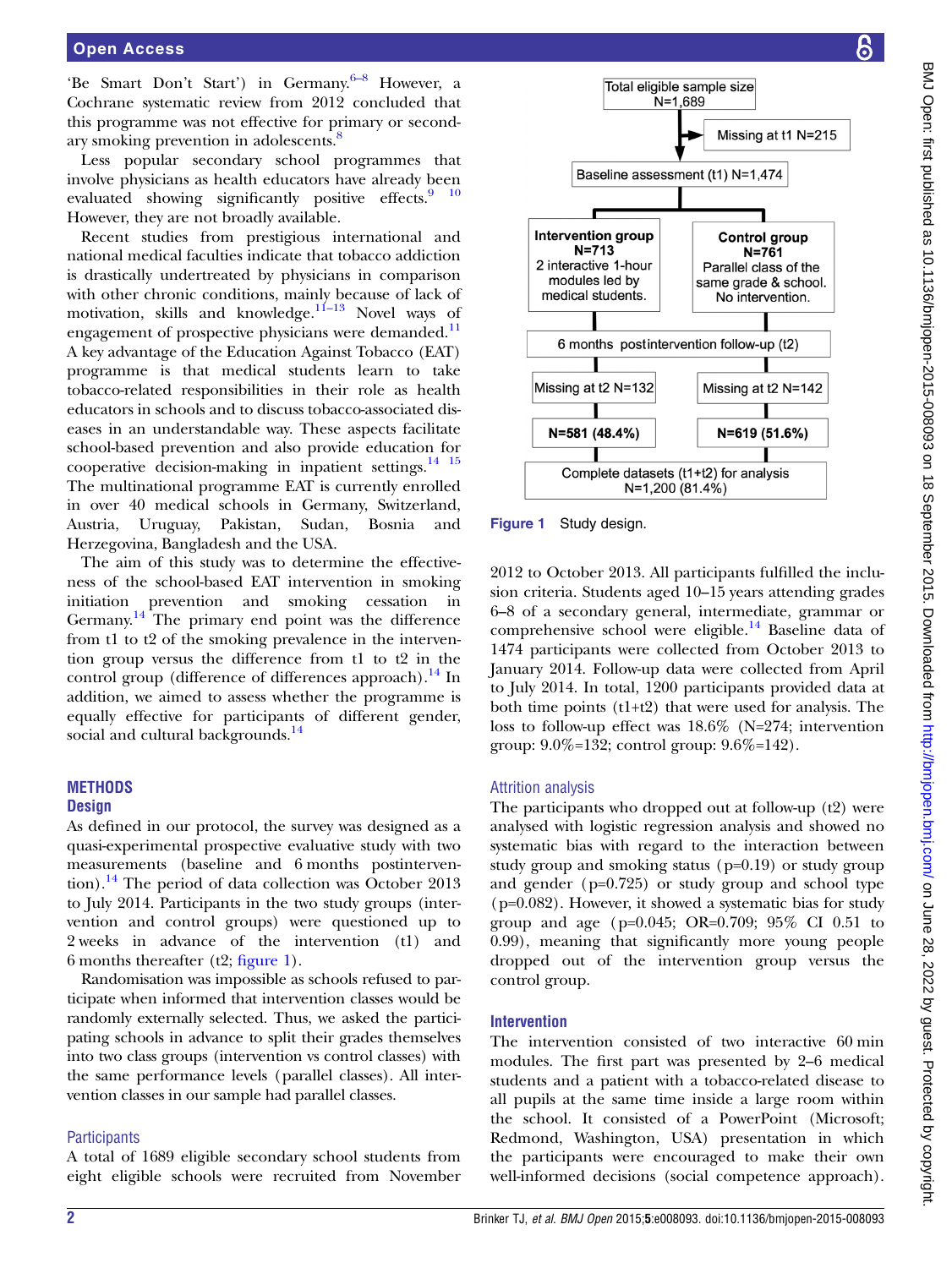The university hospital patient with a smoking-related disease was interviewed about his reasons for starting to smoke and the influence tobacco consumption had on his life. Again, the students were encouraged to ask the patient their own questions.

The second part took place in an interactive classroom setting in which two medical students (usually a man and a woman) tutored one class. As reported in our study protocol, both modules focused on educating adolescents about the strategies of the tobacco industry to influence their decision in a non-objective manner (social influence) and on peer pressure (social influence), decision-making and skills for coping with challenges in their life in a healthy way (social competence). $^{14}$  $^{14}$  $^{14}$  The participants also discussed information relevant for their age group, for example, why nonsmokers usually look more attractive, have more money to buy things, or succeed in sports. The programme focused on not scaring but educating its participants in an interactive manner. Accordingly, EAT used a combined social influence and social competence approach, which has been described as the most effective approach in the recently published Cochrane review. $^{14}$  16

#### Data collection

We used a paper-and-pencil survey questionnaire that was developed to collect data in the classroom via the class teachers at both time points (t1 and t2).<sup>[14](#page-6-0)</sup> In addition to the sociodemographic data (age, gender, school type), it captured the smoking status of the school students concerning water pipe use and cigarette consumption.

The questionnaire contained numerous items that have already been included in similar investigations. The questions about the smoking status and the frequency of smoking referred to the evaluation of the school-based smoking prevention programmes in Heidelberg titled 'ohne kippe' (no butts) and in Berlin titled 'Students in the Hospital', as well as to the results of the German Health Interview and Examination Survey for Children and Adolescents published by Lampert and Thamm. $10^{-17}$  18 As described in our study protocol, we tested and optimised the questionnaire in accordance with the Good Epidemiologic Practice guidelines[.19](#page-6-0)

The class teachers individually supervised their classes during the completion of the questionnaire. To maximise the confidentiality of the intervention, the questionnaires were placed in envelopes that were instantly sealed and cosigned by the responsible class teachers immediately after completion. The envelopes were shipped to the Goethe University of Frankfurt where they were opened and the data entry and analysis was performed under the supervision of two of the authors (DAG and DK).

#### **Outcomes**

The primary end point was the difference from t1 to t2 of the smoking prevalence in the control group versus

the difference from t1 to t2 in the intervention group (difference of differences approach). The percentages of former smokers and new smokers in the two groups were studied as secondary outcome measures. A smoker was defined as a pupil who claimed to smoke at least 'once a month' within the survey. Non-smokers were defined as pupils who claimed to smoke less than 'once a month' within the survey.

#### Statistical analysis

To examine baseline differences, we used  $\chi^2$  tests (categorical variables) and Student t tests (continuous variables). The effects of predictors (gender, culture and social characteristics) of smoking cessation were calculated by robust panel logistic regression analysis. The significance level was 5% for Student t tests (double-sided) and 95% for CIs (double-sided). Statistical analysis was performed using SPSS Statistics V.23 by IBM (Armonk, USA) and STATA 14 by StataCorp (Texas, USA). In our sample, the group allocation was not on the individual level but on the class level. In order to take into account this clustering statistically, we used robust panel logistic regression (xtlogit procedure with vce(cluster) option). This procedure was also used to calculate the difference from t1 to t2 of the smoking prevalence in the control group versus the difference from t1 to t2 in the intervention group (our primary end point) with the help of STATA 14 by StataCorp (Texas, USA).

#### LEGAL APPROVAL

In accordance with Good Epidemiologic Practice guidelines, an ethics waiver and all legal permissions were obtained from the responsible institutions before data collection started as described in our study protocol.<sup>[14 19](#page-6-0)</sup>

### RESULTS

#### Baseline data

The median age of the 1474 eligible participants at baseline (fi[gure 1](#page-1-0)) was 13 years (mean age 12.55 years; range 11–15 years) and 52% were female. Of the participants, 43.9% attended grammar schools and the remaining 56.1% attended comprehensive schools (which were classified in the survey as 'lower education level'). The survey identified 6.4% of participants as smokers at baseline. There were no significant differences concerning the number of smokers in both groups (p=0.088; [table 1](#page-3-0)).

#### Follow-up at 6 months

Analyses of the data were by original assigned groups: There were 581 pupils in the intervention group and 619 pupils in the control group who had participated in the survey at both time points (baseline sample=1474 pupils; prospective sample=1200 pupils; loss to follow-up=274 pupils).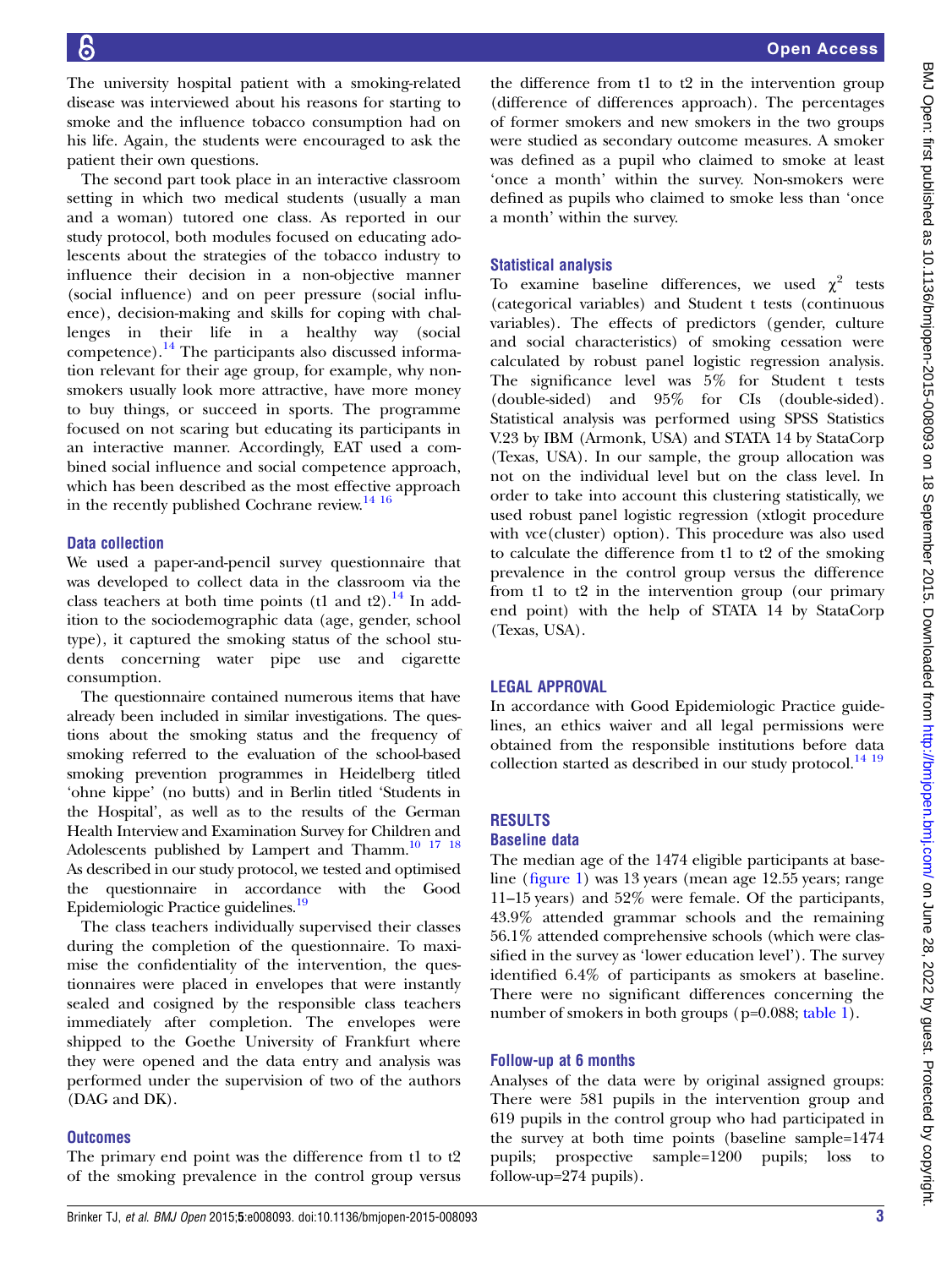<span id="page-3-0"></span>

| <b>Open Access</b>                      |                            |                       | 6              |  |  |  |
|-----------------------------------------|----------------------------|-----------------------|----------------|--|--|--|
| Table 1<br>Descriptive data at baseline |                            |                       |                |  |  |  |
| <b>Variables</b>                        | Intervention group (N=713) | Control group (N=761) | p Value        |  |  |  |
| Gender, n (%)                           |                            |                       |                |  |  |  |
| <b>Male</b>                             | 349 (49.5)                 | 352 (46.6)            | 0.261          |  |  |  |
| Female                                  | 356 (50.5)                 | 404 (53.4)            |                |  |  |  |
| Age                                     |                            |                       |                |  |  |  |
| Mean $(\pm SD)$                         | 12.47 (0.79)               | 12.64 (0.78)          | < 0.01         |  |  |  |
| School type, n (%)                      |                            |                       |                |  |  |  |
| Grammar                                 | 281 (39.4)                 | 366(48.1)             | $<0.01/0.046*$ |  |  |  |
| Comprehensive                           | 432 (60.6)                 | 395 (51.9)            |                |  |  |  |
| Migrant background, n (%)               | 182 (27.5)                 | 221 (31.3)            | 0.122          |  |  |  |
| Smoking status, n (%)                   |                            |                       |                |  |  |  |
| <b>Smokers</b>                          | 54 (7.6)                   | 41(5.4)               | 0.088          |  |  |  |
| Non-smokers                             | 659 (92.4)                 | 720 (94.6)            |                |  |  |  |
| Smoking behaviour of non-smokers, n (%) |                            |                       |                |  |  |  |
| Never smoked                            | 615(95.1)                  | 683 (97.0)            |                |  |  |  |
| Stopped less than 6 months beforehand   | 9(1.4)                     | 12(1.7)               | 0.021          |  |  |  |
| Stopped more than 6 months beforehand   | 23(3.6)                    | 9(1.3)                |                |  |  |  |
| Smoking behaviour of smokers, n (%)     |                            |                       |                |  |  |  |

Cigarettes (monthly-daily) 32 (60.4) 21 (39.6) 0.435 Daily 8 (25.0) 4 (19.1) 0.613 More than once per week 2 (6.3) 2 (9.5) 0.659 Once per week 2.6 (12.5) 3 (14.3) 0.851 Monthly 18 (56.3) 12 (57.1) 0.683 Water pipe smokers (monthly-daily)  $34(58.6)$   $24(41.4)$   $0.661$ Daily 3 (8.8) 0 (0) 0.135  $\,$  0.135  $\,$ More than once per week  $6(17.7)$   $3(12.5)$   $3(12.5)$   $0.594$ Once per week 5 (14.7) 2 (8.3) 0.463

Monthly 20 (58.8) 19 (79.2) 0.104 \*p Value adjusted for class size (classes in the intervention group were systematically smaller than in the control group (mean class size= $23.96$  vs  $25.07$  in the control group;  $p < 0.01$ )).

#### Primary end point

There was a significant effect for the defined primary end point (OR 0.35; 95% CI 0.15 to 0.78; p=0.01) calculated with the prospective sample of 1200 participants (table 2): The percentage of students who claimed to be smokers doubled from  $4.2\%$  (t1) to  $8.1\%$  (t2) in the control group, whereas it remained almost the same in the intervention group  $(7.1\% \text{ (t1) to } 7.4\% \text{ (t2)})$ . The development in terms of smoking prevalence of the two study groups was significantly different (p=0.01; table 2).

#### Secondary outcomes

At 6-month follow-up, 27 (4.6%) smokers in the intervention group had quit but only 7 (1.1%) smokers in the control group were abstinent [\(table 3](#page-4-0)). However, no primary preventive (initiation prevention) effect was found as in both groups 5.0% of the prospective sample started to smoke ([table 3\)](#page-4-0).

#### Predictors of smoking cessation

The likelihood of quitting smoking was more than five times higher in the intervention group according to robust panel logistic regression analysis (OR 5.63; 95% CI 2.01 to 15.79;  $p<0.01$ ; [table 4\).](#page-4-0) As can also be seen in [table 4](#page-4-0), age seems to have a significant effect on smoking status: increasing the age by 1 year within our sample (11–15 years) reduces the likelihood to stop smoking by 61% (OR 0.39; 95% CI 0.19 to 0.78). Students from comprehensive school within our prospective sample have a 60% lower likelihood of quitting smoking when compared with students from grammar schools (OR 0.40; 95% CI 0.18 to 0.91; p=0.03).

| Table 2<br>Primary end point calculated by robust panel logistic regression (xtlogit procedure with vce(cluster) option)                                                               |      |         |      |        |              |
|----------------------------------------------------------------------------------------------------------------------------------------------------------------------------------------|------|---------|------|--------|--------------|
|                                                                                                                                                                                        |      |         |      | 95% CI |              |
| <b>Variable</b>                                                                                                                                                                        | SЕ   | p Value | OR   | Lower  | <b>Upper</b> |
| time#group#endline#intervention group*                                                                                                                                                 | 0.14 | 0.01    | 0.35 | 0.15   | 0.78         |
| *Difference in smoking prevalence from t1 to t2 of the smoking prevalence in the control group versus the difference from t1 to t2 in the<br>intervention group (see Methods section). |      |         |      |        |              |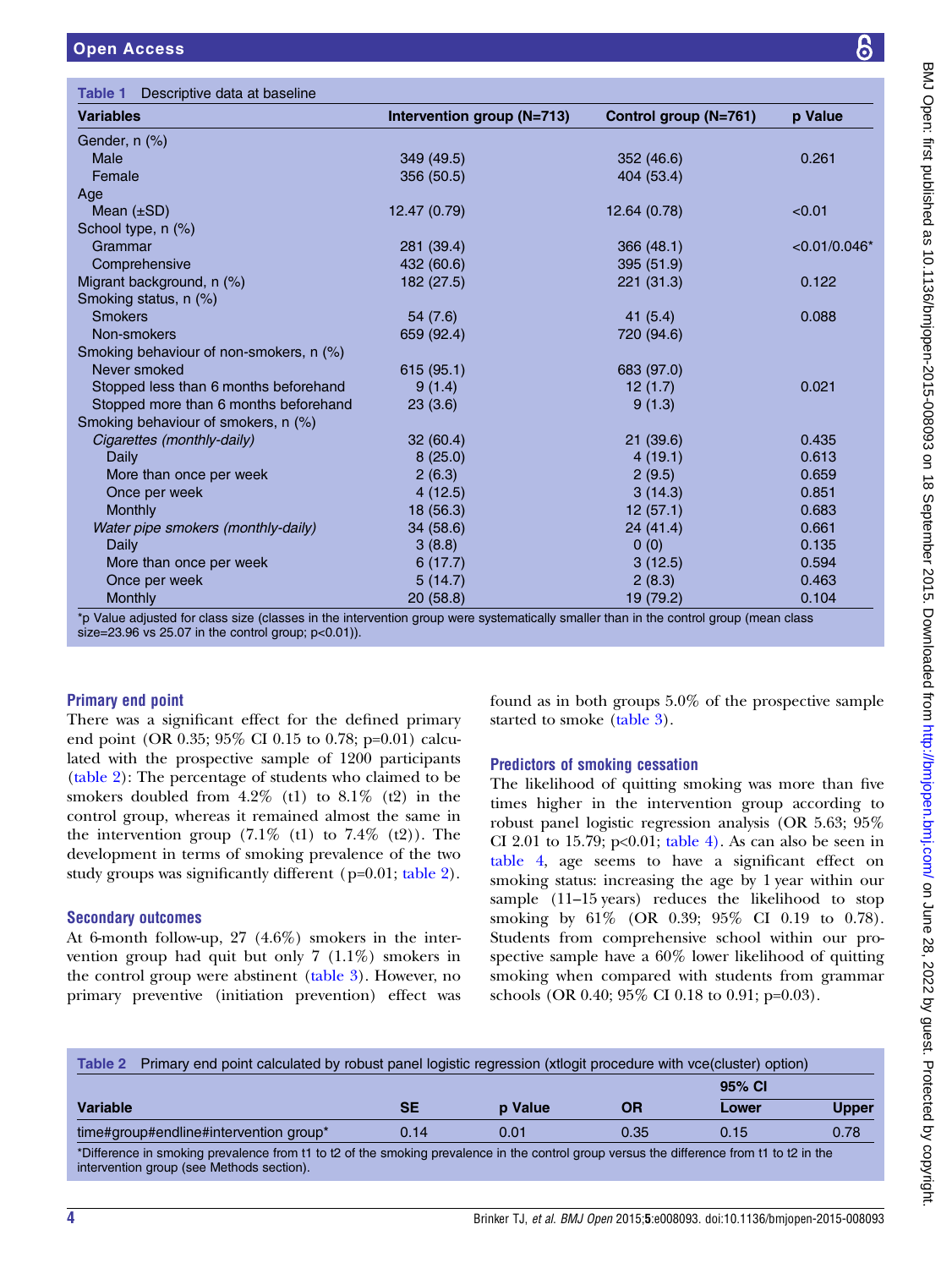<span id="page-4-0"></span>

| Table 3             | Nominal and percentage effects of the intervention on the smoking status (secondary outcomes) |                                    |                      |                       |  |  |
|---------------------|-----------------------------------------------------------------------------------------------|------------------------------------|----------------------|-----------------------|--|--|
|                     |                                                                                               | Prospective smoking status (t1-t2) |                      |                       |  |  |
|                     | Stays a non-smoker                                                                            | <b>Starts smoking</b>              | <b>Stops smoking</b> | <b>Stays a smoker</b> |  |  |
| Control group       |                                                                                               |                                    |                      |                       |  |  |
| N                   | 562                                                                                           | 31                                 |                      | 19                    |  |  |
| Percentage in group | 90.8                                                                                          | 5.0                                | 1.1                  | 3.1                   |  |  |
| Intervention group  |                                                                                               |                                    |                      |                       |  |  |
| N                   | 511                                                                                           | 29                                 | 27                   | 14                    |  |  |
| Percentage in group | 88.0                                                                                          | 5.0                                | 4.6                  | 2.4                   |  |  |
| Total               |                                                                                               |                                    |                      |                       |  |  |
| N                   | 1073                                                                                          | 60                                 | 34                   | 33                    |  |  |
| Percentage in group | 89.4                                                                                          | 5.0                                | 2.8                  | 2.8                   |  |  |

Since the sample sizes for smokers in the intervention group were relatively small, we cannot prove a systematic co-dependency between quitting smoking and migrant background or gender.

#### **DISCUSSION**

School-based physician-delivered tobacco prevention programmes have shown short-term and long-term effectiveness but are usually expensive and tutor rela-tively few students.<sup>[9 10 20](#page-6-0)</sup> At the same time, it is imperative to sensitise prospective physicians to tobacco addiction and associated responsibilities within communities. $21 \t22$  In this study, we report a significant effect to reduce smoking prevalence of a widespread intervention delivered by volunteer medical students to secondary school students (11–15 years); at 6 months of follow-up, the OR was 5.63 to stop smoking in the intervention versus the control group (CI 2.01 to 15.79;  $p<0.01$ ). To the best of our knowledge, this study is the first evaluation of a medical-student-delivered school-based tobacco intervention.

#### Interpretation

Our data reveal that motivating students to quit smoking using EAT works significantly better at a young age  $(p<0.01)$ , which suggests that younger smokers are not as addicted as older smokers but are more likely to be in the phase of experimentation. Accordingly, most of the smoking participants in the survey claimed to smoke less than once a day. The participants who started smoking also showed experimentation characteristics (most of them smoking less than once a day). Thus, we

hypothesise that in this young age group it may be more difficult to reduce curiosity and to avoid experimentation behaviour in the short term than it is to convince those who have already experimented with cigarettes to stop smoking. This hypothesis is supported by numerous publications addressing this age group, which show no primary preventive effect at half year follow-up with various approaches.<sup>[16](#page-6-0)</sup> Another explanation for the shortterm result of no primary prevention effect can be found within the recent Cochrane review: combined social competence and social influence programmes such as EAT did not show primary preventive effectiveness at less than 1 year follow-up within the meta analysis.[16](#page-6-0) Thus, our intervention might also show a primary preventive effect at longer follow-up. In addition, we hypothesise that the effect on reducing smoking prevalence in the intervention group would have been larger in a randomised experimental setting as we found two biases both potentially shrinking the effect of the intervention (see below).

The implementation of cost-effective measures to prevent smoking in adolescents and, moreover, the sensitisation of prospective physicians to tobacco-attributable diseases, tobacco prevention and improved communication of these issues in medicine is addressed by our programme[.11 12 13 15](#page-6-0)

#### Limitations

Our data indicate that the quasi-experimental design of our study caused some selection bias as the number of smokers  $(7.6\%$  vs  $5.4\%)$  and former smokers  $(5\%$  vs 3%) was higher in the intervention group in the complete baseline sample (cross-sectional data).

| Robust panel logistic regression analysis (main effects) for prediction of quitting smoking by smokers (n=67)<br>Table 4 |                  |                |           |        |              |
|--------------------------------------------------------------------------------------------------------------------------|------------------|----------------|-----------|--------|--------------|
|                                                                                                                          |                  |                |           | 95% CI |              |
| <b>Variables</b>                                                                                                         | <b>Robust SE</b> | <b>p</b> Value | <b>OR</b> | Lower  | <b>Upper</b> |
| Age                                                                                                                      | 0.14             | < 0.01         | 0.39      | 0.19   | 0.78         |
| Gender (ref. female)                                                                                                     | 0.74             | 0.64           | 1.31      | 0.43   | 3.98         |
| Intervention group (ref. control)                                                                                        | 2.96             | < 0.01         | 5.63      | 2.01   | 15.79        |
| Comprehensive school (ref. grammar school)                                                                               | 0.17             | 0.03           | 0.40      | 0.18   | 0.91         |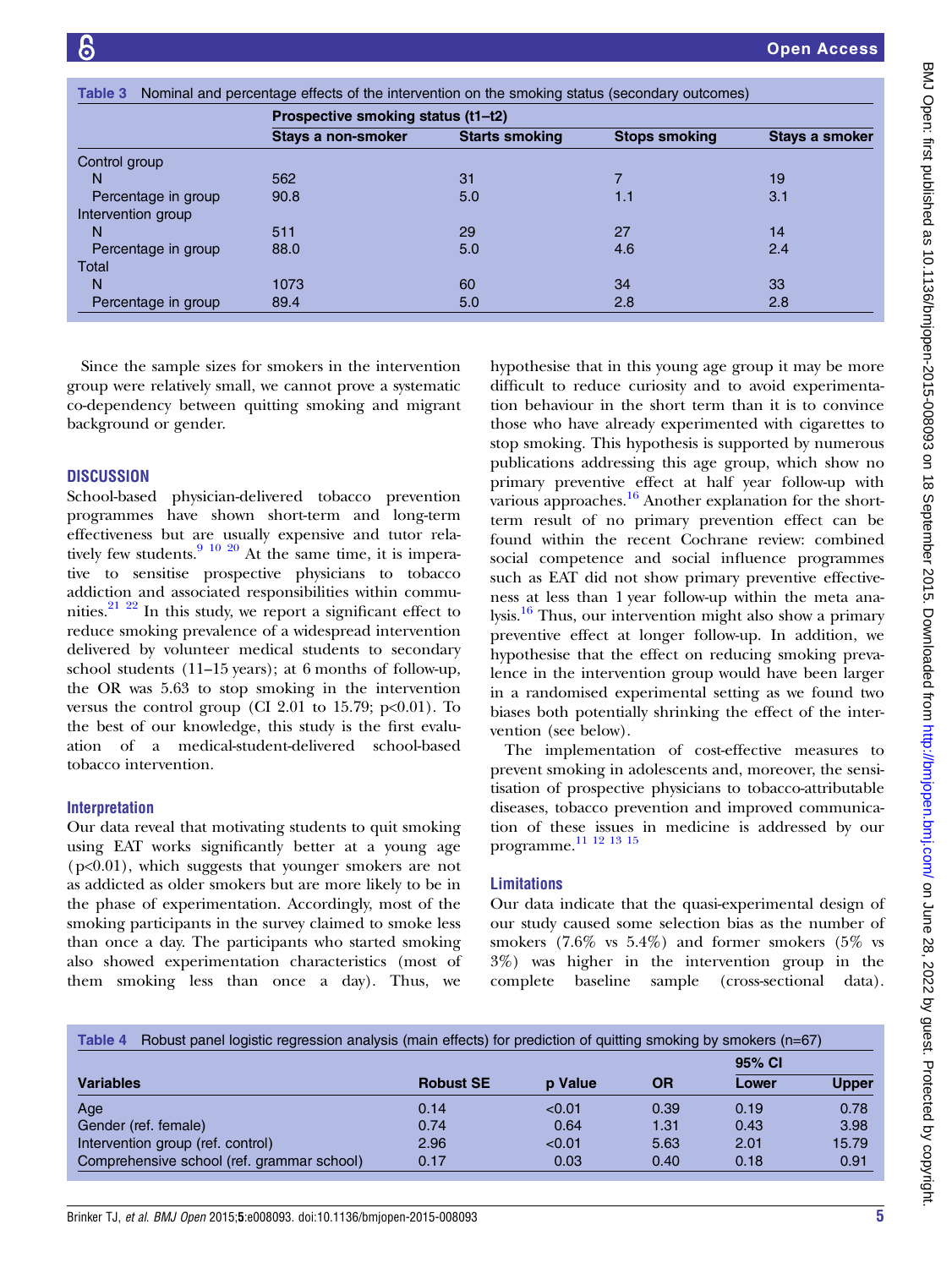<span id="page-5-0"></span>The teachers probably insisted on choosing classes at higher risk for smoking as intervention classes, which is also illustrated by a significantly higher number of pupils visiting classes with a lower education level within the intervention group  $(p<0.01)$ , as smoking correlates with low education.<sup>[9](#page-6-0)</sup> Accordingly, our robust panel logistic regression analysis on our prospective smoker subgroup revealed that students from comprehensive schools have a significantly lower likelihood of quitting smoking (p=0.03). Since young age is also a significant predictor of quitting in our sample  $(p<0.01)$ , the reported attrition bias showing that systematically more young students dropped out in our intervention group (p=0.045) might have lowered the effect of the intervention. Thus, we report two systemic biases in our quasi-experimental design considering age (attrition bias; p=0.045) and school type (selection bias; significantly more comprehensive school students and less grammar school students in our intervention group at baseline;  $p<0.01$ ), both of which rather decrease the measured effect in reducing smoking prevalence of the intervention. In addition, cluster effects could not be excluded because the intervention and control groups attended the same schools.

Our study relies on self-reports obtained from adolescents via questionnaire; therefore, there is a risk that the actual prevalence of smoking may be different from the reported prevalence, possibly because of social desirability bias. This bias could only be excluded by using expensive methods such as testing for cotinine (a metabolite of nicotine) in the saliva, blood or urine of the students. However, recent publications indicate that self-reports via questionnaire are relatively precise in tobacco research excluding pregnant women and patients with tobacco-related diseases.<sup>[23](#page-6-0)</sup>

#### Generalisation

The participants came from the two most prevalent German school types (comprehensive and grammar schools), which makes our results transferable to the majority of German students in the age group 11–15 years. However, since our research is not multinational, our results might not be transferable to other countries.

#### Dissemination of the intervention

About 3 years after medical student TJB founded EAT ( January 2012), the programme has more participating mentors (800 medical students) and interactively educates more secondary school students (20 000) per year than any other known school-based physician-delivered or medical-student-delivered tobacco prevention programme in Germany or, as far we know, worldwide. It is enrolled in over 40 medical schools in Germany, Switzerland, Austria, Uruguay, Pakistan, Sudan, Bosnia and Herzegovina, Bangladesh and the USA. It currently costs about  $\epsilon$ 20 per participating class and is therefore less expensive than comparable programmes.

## **CONCLUSIONS**

In conclusion, the EAT programme significantly reduces smoking prevalence in secondary school students at 6 months of follow-up (OR 0.35; 95% CI 0.15 to 0.78; p=0.01). Thus, medical students can effectively be involved in school-based tobacco prevention programmes. Further research and long-term evaluation are needed to confirm this post hoc finding. The EAT curriculum will be optimised by the implementation of a photoaging mobile app, which we plan to report on in further investigations.<sup>2</sup>

#### Author affiliations

<sup>1</sup>Institute of Occupational Medicine, Social Medicine and Environmental Medicine, Goethe University, Frankfurt, Germany

<sup>2</sup>Universities of Giessen and Marburg Lung Center, Gießen, Germany <sup>3</sup>Institute of Medical Sociology and Rehabilitation Science, Charité University Medicine, Berlin, Germany

Acknowledgements The authors thank the volunteer medical students Hannes Tabert, Svea Holtz, Stefan Henkel, Laura Schwab, Thorben Sämann, Andreas Owczarek, Felix Neumann, Anika Wolf, Felix Hofmann and Lorena Steinbach for their strong engagement within the EAT programme which made the relatively large sample size possible.

Contributors TJB contributed to the design and conduct of the study, invented, designed and organised the intervention, wrote the manuscript, coordinated and conducted data entry and performed the statistical analysis. DAG contributed to the design of the study, monitored the data entry and proofread the manuscript. SS-B contributed to the design of the study and the analysis of data and proofread the manuscript. WS advised us on the conduction of the survey and on the collaboration with the schools and proofread the manuscript. DK supported the conduction of data entry and proofread the manuscript. All the authors read and approved the final manuscript. This study is part of a thesis project (TJB).

Funding Each participating school paid a small fee for the copies of the questionnaire that were distributed to every participating student.

Competing interests TJB holds a Kaltenbach-scholarship and a grant on tobacco research from the German Heart Foundation.

Patient consent Obtained.

Ethics approval The Ethics Committee at the Goethe-University in Frankfurt sent us an ethics waiver as this was no biomedical experiment involving human materials.

Provenance and peer review Not commissioned; externally peer reviewed.

Data sharing statement No additional data are available.

Open Access This is an Open Access article distributed in accordance with the Creative Commons Attribution Non Commercial (CC BY-NC 4.0) license, which permits others to distribute, remix, adapt, build upon this work noncommercially, and license their derivative works on different terms, provided the original work is properly cited and the use is non-commercial. See: [http://](http://creativecommons.org/licenses/by-nc/4.0/) [creativecommons.org/licenses/by-nc/4.0/](http://creativecommons.org/licenses/by-nc/4.0/)

#### **REFERENCES**

- 1. Finucane MM, Stevens GA, Cowan MJ, et al. National, regional, and global trends in body-mass index since 1980: systematic analysis of health examination surveys and epidemiological studies with 960 country-years and 9.1 million participants. [Lancet](http://dx.doi.org/10.1016/S0140-6736(10)62037-5) 2011;377:557–67.
- 2. Mons U. [Tobacco-attributable mortality in Germany and in the German Federal States—calculations with data from a microcensus and mortality statistics]. [Gesundheitswesen](http://dx.doi.org/10.1055/s-0030-1252039) 2011;73:238–46.
- 3. Björn Hibell UG, Ahlström S, Balakireva O, et al. The 2011 ESPAD Report: substance use among students in 36 European Countries. 2011. 4. German Federal Center for Health Education (BZgA). Die
- Drogenaffinität Jugendlicher in der Bundesrepublik Deutschland